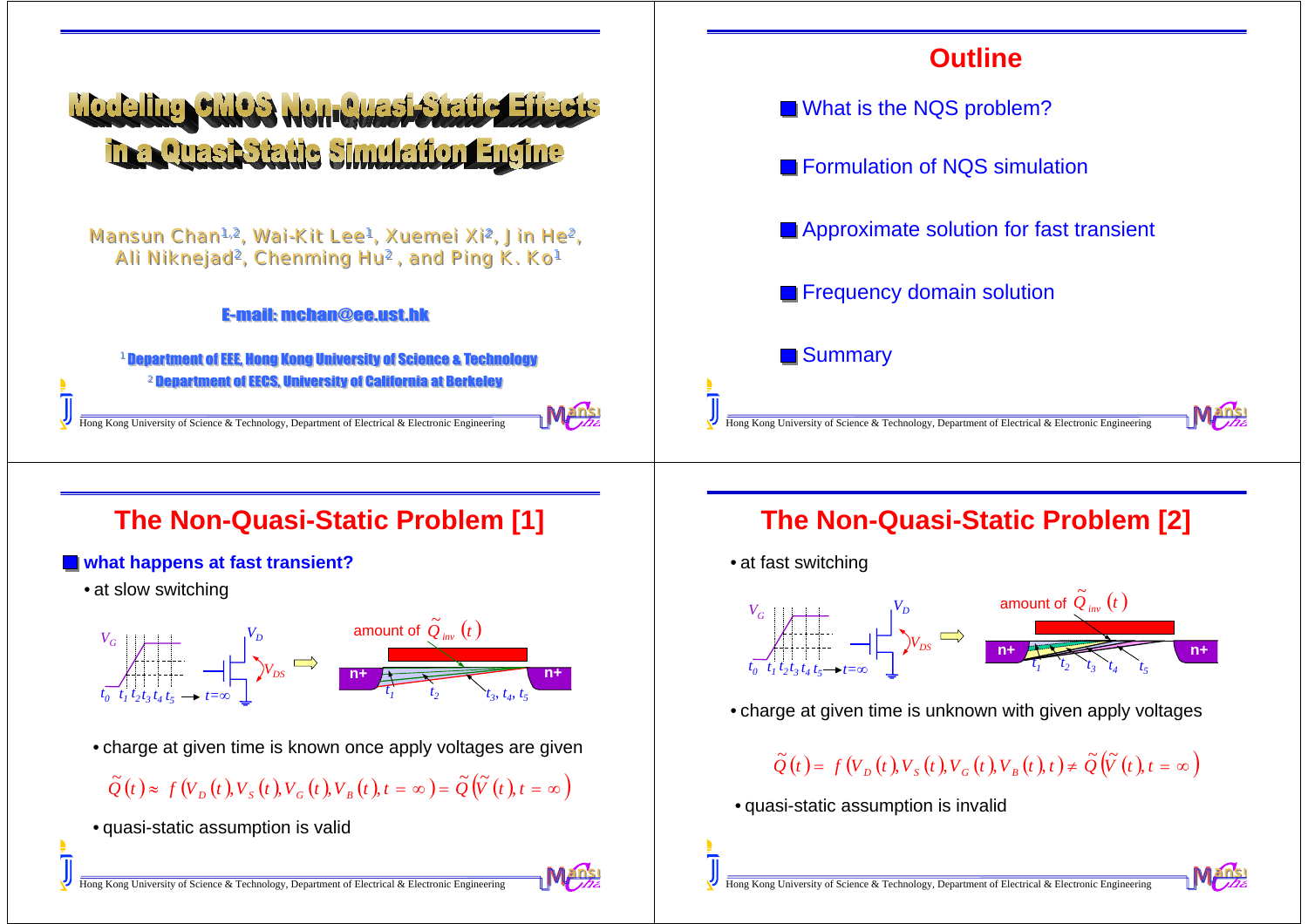### **The Non-Quasi-Static Problem [3]**

#### $\blacksquare$  what is quasi-static assumption?

- most precisely defined by Yannis Tsividis
	- $\bullet$  let  $V_D(t)$ ,  $V_S(t)$ ,  $V_G(t)$ ,  $V_B(t)$  be the varying terminal voltages; then at any position, the charges per unit area at any time *<sup>t</sup>* are assumed identical to those that would be found if DC voltages  $V_D=V_D(t)$ ,  $V_S=V_S(t)$ ,  $V_G=V_G(t)$ ,  $V_B=V_B(t)$  were used instead
- that is: we assume charge is a memoryless state variable
- why quasi-static assumption?
- SPICE does not keep track of the time, and only guesses of voltages are provided to solve the linear iterative equation

 $\widetilde{g}^{~m}\widetilde{V}^{(m+1)} = -\widetilde{I}^{~m} + \widetilde{g}^{~m}\widetilde{V}^{~m}$ 

Hong Kong University of Science & Technology, Department of Electrical & Electronic Engineering

# **Approximating Transport Current**

• assume the transport current is the same as the DC current at the given voltage (QS approximation)

$$
i_T(t) \approx I(\widetilde{V}(t), t = \infty) = I_{DC}(\widetilde{V}(t))
$$



- check current at different time







# **Approach of QS Approximation**

### **Calculation of drain current**

• compose of a transport current plus a charging current



• 2 problems:

- how to calculate the transport current?
- we know how to calculate the channel charge (to some degree), but don't know how to partition the channel charge to the source and drain

Hong Kong University of Science & Technology, Department of Electrical & Electronic Engineering

### **Another Attempt of Approximation**

• use transient charge to calculate the transport current

 $i_T(t) \approx Wvq_{\text{inv}}(\widetilde{V}(t), t)$  some location y



- problem:
- **n+ n+** amount of  $\mathcal{\widetilde{Q}}_{_{inv}}\left( t\right)$ - knowing the amount of charge alone is insufficient, and the spatial distribution is also required  $V_{G}$ *i<sub>D</sub>*  $V_{\rm cs}(t)$  $Wvq_{_{inv}}\big(\!\widetilde{V}\big(t\big),t\big)$



*t*

 $i_{\scriptscriptstyle T}$ 

 $I_{DC}$ 

*t1* $t_1$   $t_2$ 

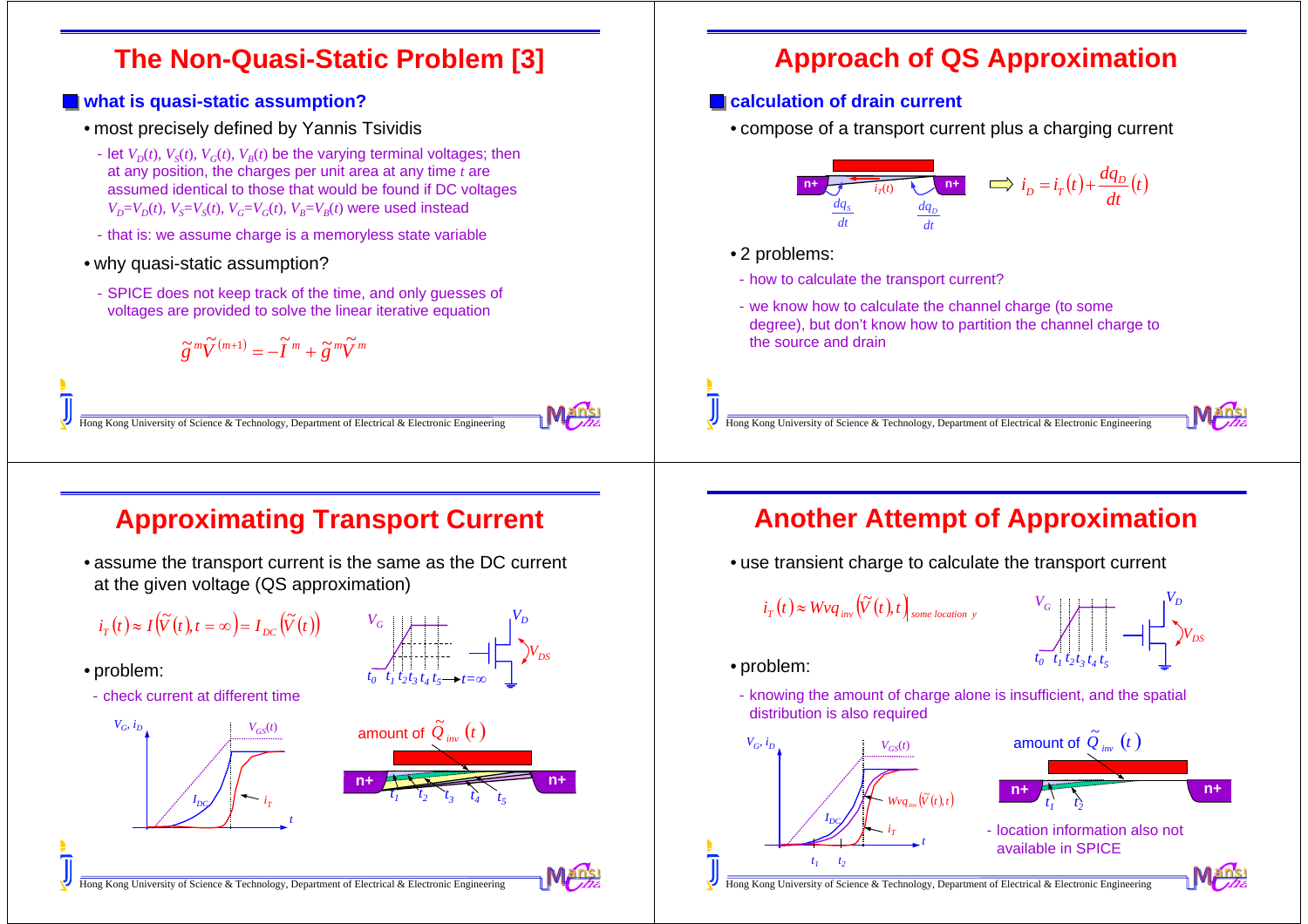

### **Simulation result with Charge Partition**



### **Measuring the Charge Partition [1]**

#### **How to measure the NQS charge partition**

• can be measured by the drain and source current

 $i_D = i_T(t) + \frac{dq_D}{dt}(t) = i_T(t) + x\frac{dq_{inv}}{dt}(t)$  $i_s = -i_r(t) + \frac{dq_s}{dt}(t) = -i_r(t) + (1-x)\frac{dq_{inv}}{dt}(t)$ 

- the 2 equations are linearly dependent
- $\bullet$  need to find  $-i_T(t)$  in order to find the value of  $x$

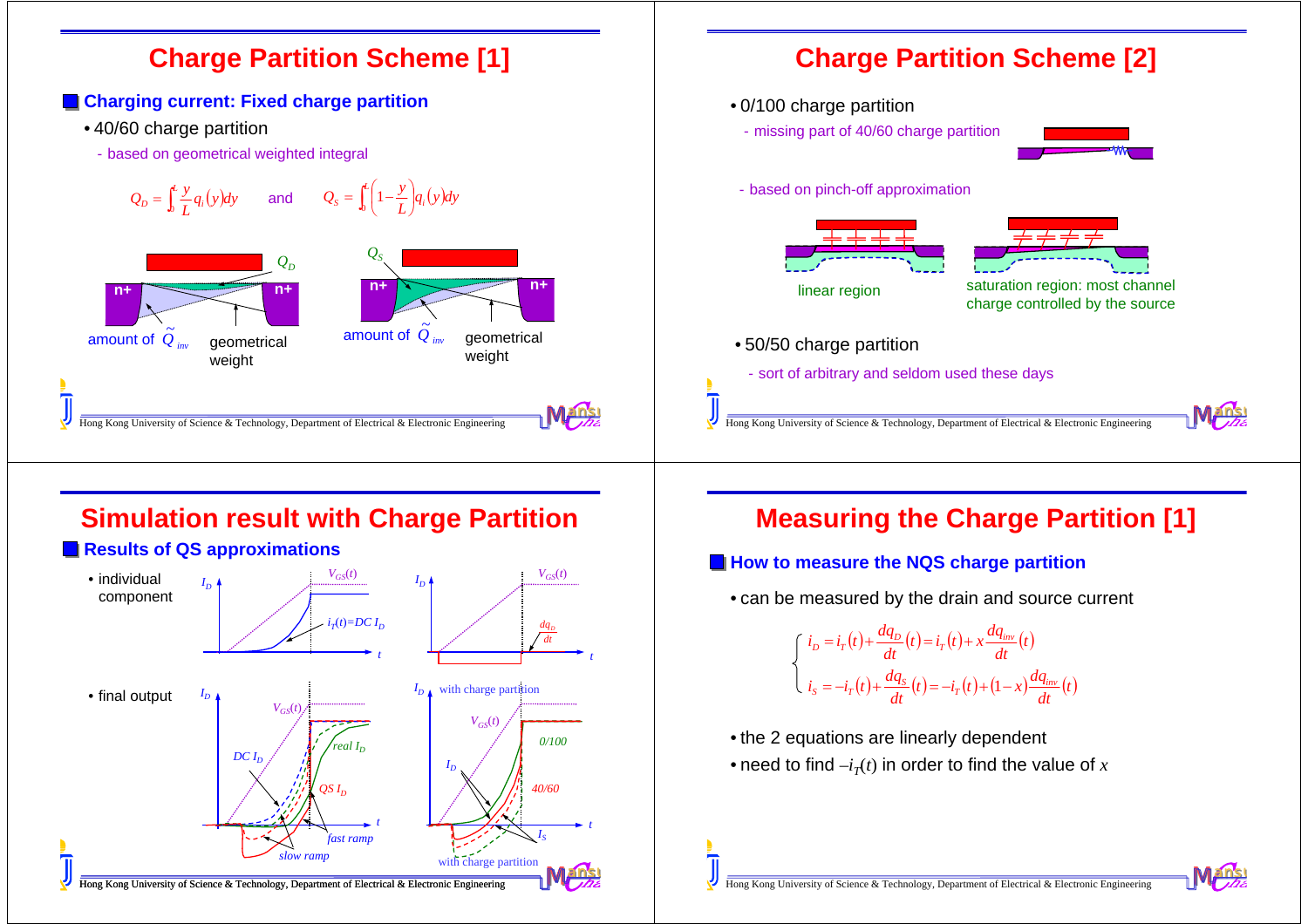### **Measuring the Charge Partition [2]**

#### **By using 2-D simulator**



### **Actual Channel Charge Partition**

### **Turn-on and Turn-off charge partition ratio**

• Charge partition is dynamic dependent on ramp rate



# **Exact Solution of MOSFET**

#### **Consider strong inversion only**



**• continuity equation**  $\frac{\partial i(y,t)}{\partial y} = W \frac{\partial q_i(y,t)}{\partial t}$  $\frac{y(t)}{y} = W \frac{\partial q_i(y, t)}{\partial t}$  $\frac{\partial q_i(y,t)}{\partial y} = W \frac{\partial q_i(y)}{\partial y}$  $\partial i(y,t)$  w  $\partial q_i(y,$ • drift diffusion  $i(y,t) = \mu W q_i(y,t) \frac{\partial v_{CB}(y,t)}{\partial t}$  $i(y,t) = \mu W q_i(y,t) \frac{\partial v_{CB}(y,t)}{\partial t}$  $u(t) = \mu W q_i(y,t) \frac{\partial v_{CB}(y,t)}{\partial x_i}$ 

Maa

nsu

• charge control equation

$$
q_i(y,t) = C_{ox} \left( v_{GB}(t) - V_{FB} - \phi_0 - v_{CB}(y,t) - \gamma \sqrt{\phi_0 + v_{CB}(y,t)} \right)
$$

- terminal currents are given by  $i_D(t) = i(L,t)$  and  $i_S(t) = i(0,t)$
- $\bullet$  total inversion charge is given by  $\mathcal{Q}_{_{inv}}=\intop_{0}^{t}q_{_{i}}\big(y,t\big)dy$
- question: how to incorporate this into a compact model?

### **Approximate Compact Model [1]**

### **By using distributed network**

• using more internal nodes to keep track of the timing



• need charge and I-V expression at each internal node

### **Common implementation**



- transport current remain Quasi-static
- need a correct charge partition model

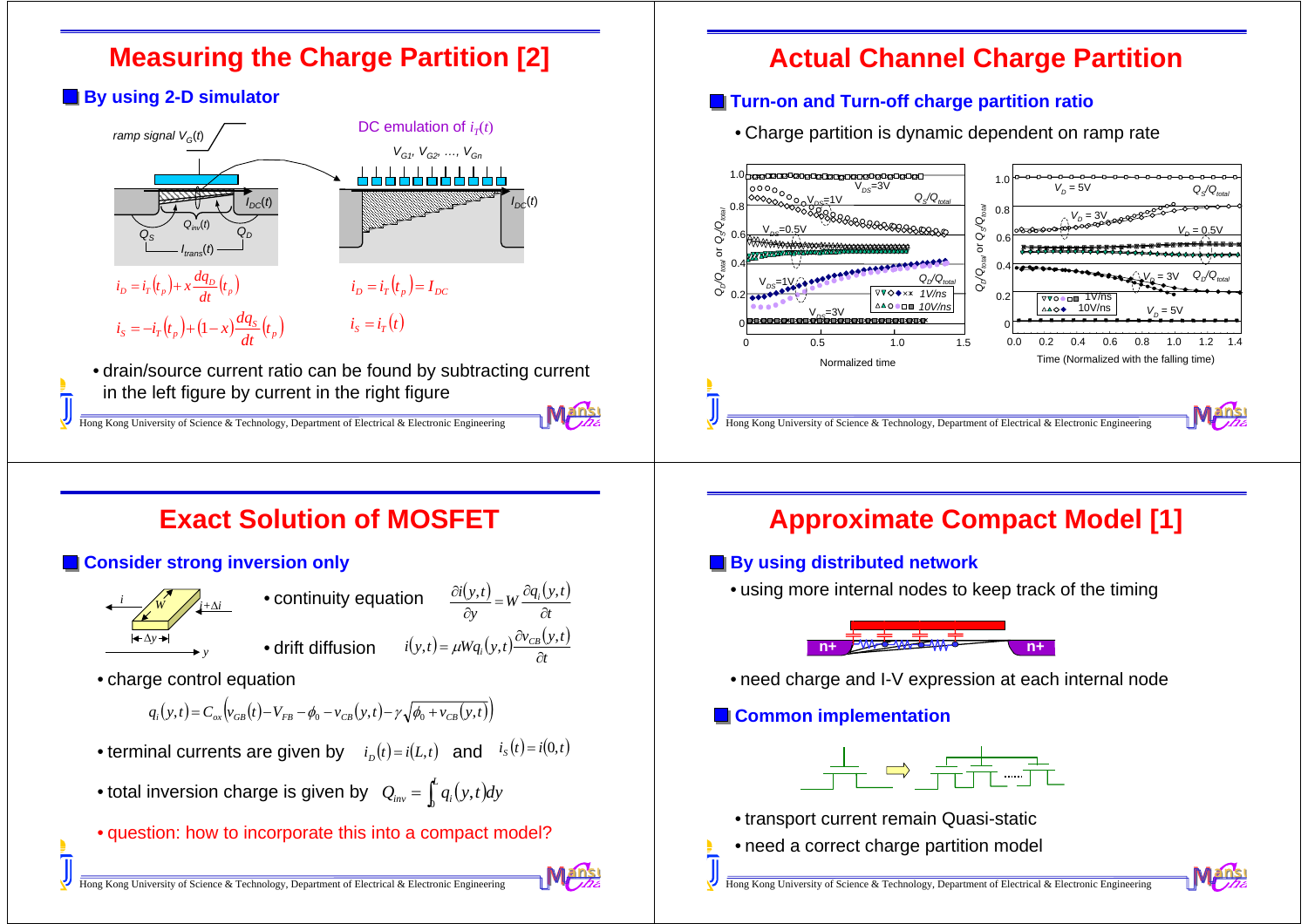

### **Implementation of NQS Model in BSIM**



### **Limitation in BSIM's NQS Approach**

#### **What can be achieved using the BSIM NQS model?**

• Correct delay in digital switching can be predicted



### **Limitation of the BSIM NQS approach**

- $\bullet$  The use of  $I_D(dc)$  is physically incorrect
- Charge partition should be dependent on the drain voltage (linear region is 50/50), but initial implementation in BSIM does not allow it
- Need to partition the deficit charge to the gate and substrate, which is not done in BSIM
- Can predict the delay in digital switching (for speed estimation) but no guarantee the waveform is correct



# **Effect of Velocity Saturation**

### **Limitation of the gradual channel approximation**

- The gradual channel approximation assume the channel is in-contact with the drain terminal at "pinch-off"
- Velocity saturation introduce extract resistance at the drain, as current cannot travel faster than  $v_{\mathrm{\scriptscriptstyle sat}}$  to the drain

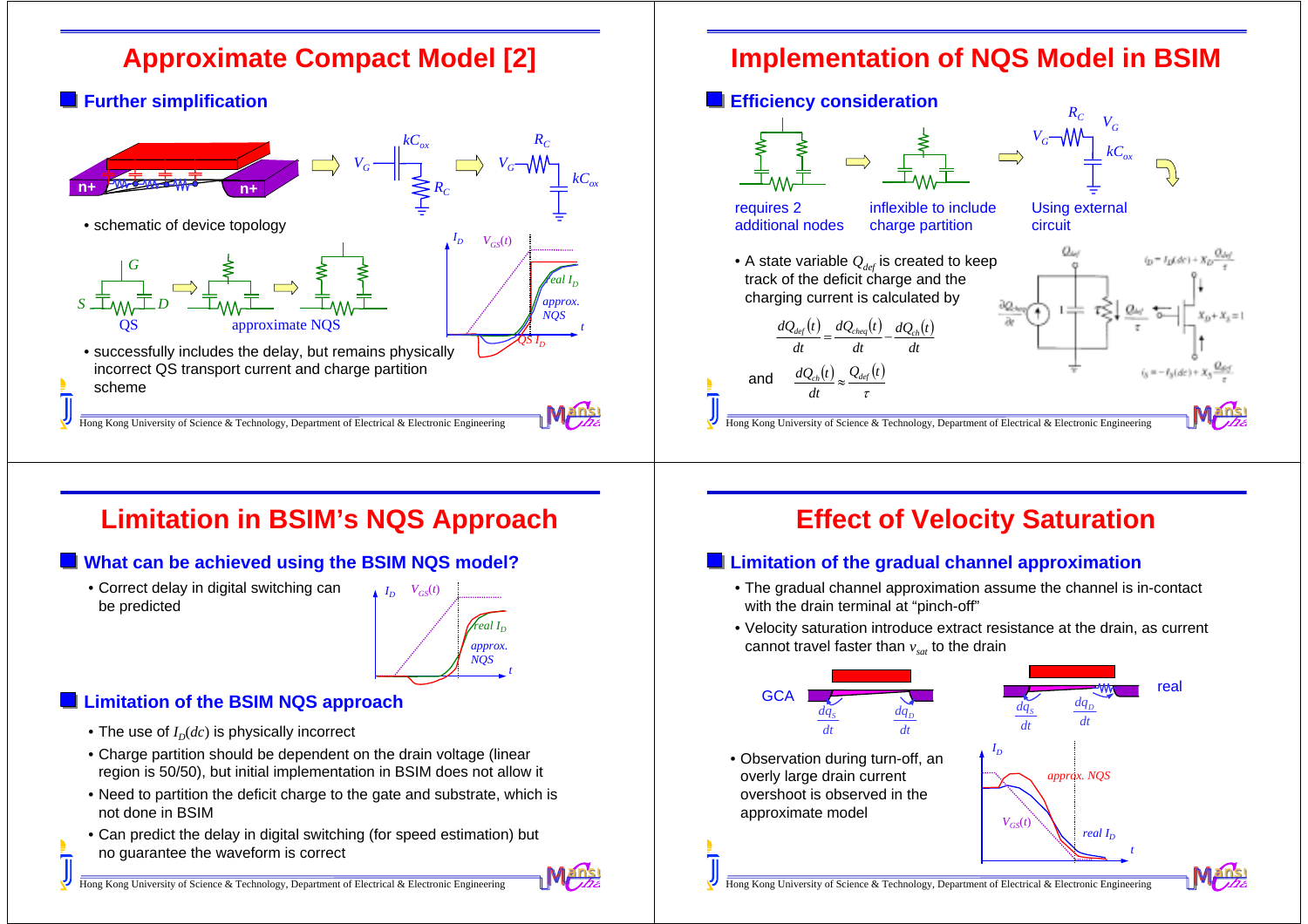### **Action of Depletion Charge**

### **At the drain region during turn-on**

• The drain region at high drain voltage can enter deep-depletion before the charge from the source arrived



- Initially, depletion charge extended beyond the equilibrium through a current path controlled by the substrate resistance
- Once the carriers from the source reached the drain, the depletion is converted back to the inversion charge
- Not only affecting *Isub*, but also create a dynamic effect in the threshold voltage or surface potential

Hong Kong University of Science & Technology, Department of Electrical & Electronic Engineering

## **Modification of Approximate NQS Model**

#### **Required enhancement in approximate model**

• need one more node to include the action of substrate charge



• Actual implementation is more complicated than the above circuit as the distributed resistance from the drain to the channel is required to allow the coupling between the gate and substrate

Hong Kong University of Science & Technology, Department of Electrical & Electronic Engineering

# **Unpublished BSIM Enhancement**

 $\bullet$  A new variable  $\mathcal{Q}_{\mathit{exc}}$  has been defined to keep track of the excess substrate charge from equilibrium



Hong Kong University of Science & Technology, Department of Electrical & Electronic Engineering





*Qexc*

#### $0.0$

**Result of the BSIM enhancement** 



**Gate and Substrate Currents**

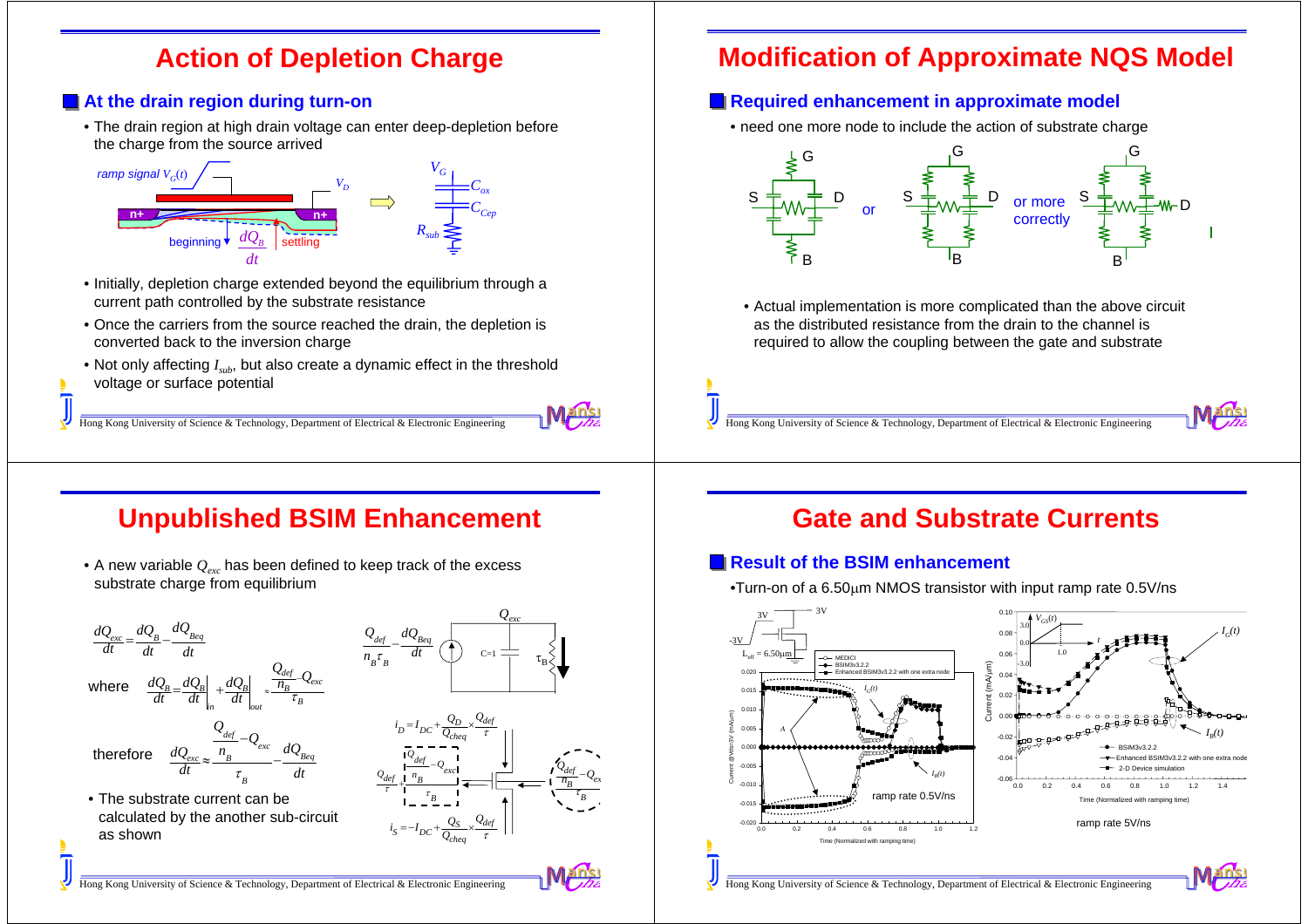### **What About Small Signal AC Simulation?**



• This is a mis-conception of NQS effect and this behavior can be modeled well by adding a pole by the inclusion of gate resistance as in the BSIM model



### **Modeling MOSFET for HF AC Simulation**

#### **Real problem:**

- How to model the distributed RLC network after reaching equilibrium!!
- It is really quasi-static
- The distributed RC approach works pretty well



Hong Kong University of Science & Technology, Department of Electrical & Electronic Engineering



Maa

nsl

### **NQS Effect in AC Simulation?**

#### **Recall definition of QS assumption**

 $\widetilde{Q}(t) = f(\widetilde{V}(t), t) \approx f(\widetilde{V}(t), t = \infty)$ 

• in AC, all node voltages are equal to the voltages at *t*=∞, thus the above equation becomes an equality



- Strictly speaking, NQS refers to Large Signal non-equilibrium
- AC small signal simulation is always static
- NQS effects may become important when large signal simulation is used to general high frequency response by using Fourier Transforms

Hong Kong University of Science & Technology, Department of Electrical & Electronic Engineering

### **Result of Distributed RC Network Model**



Maa

nnssunun